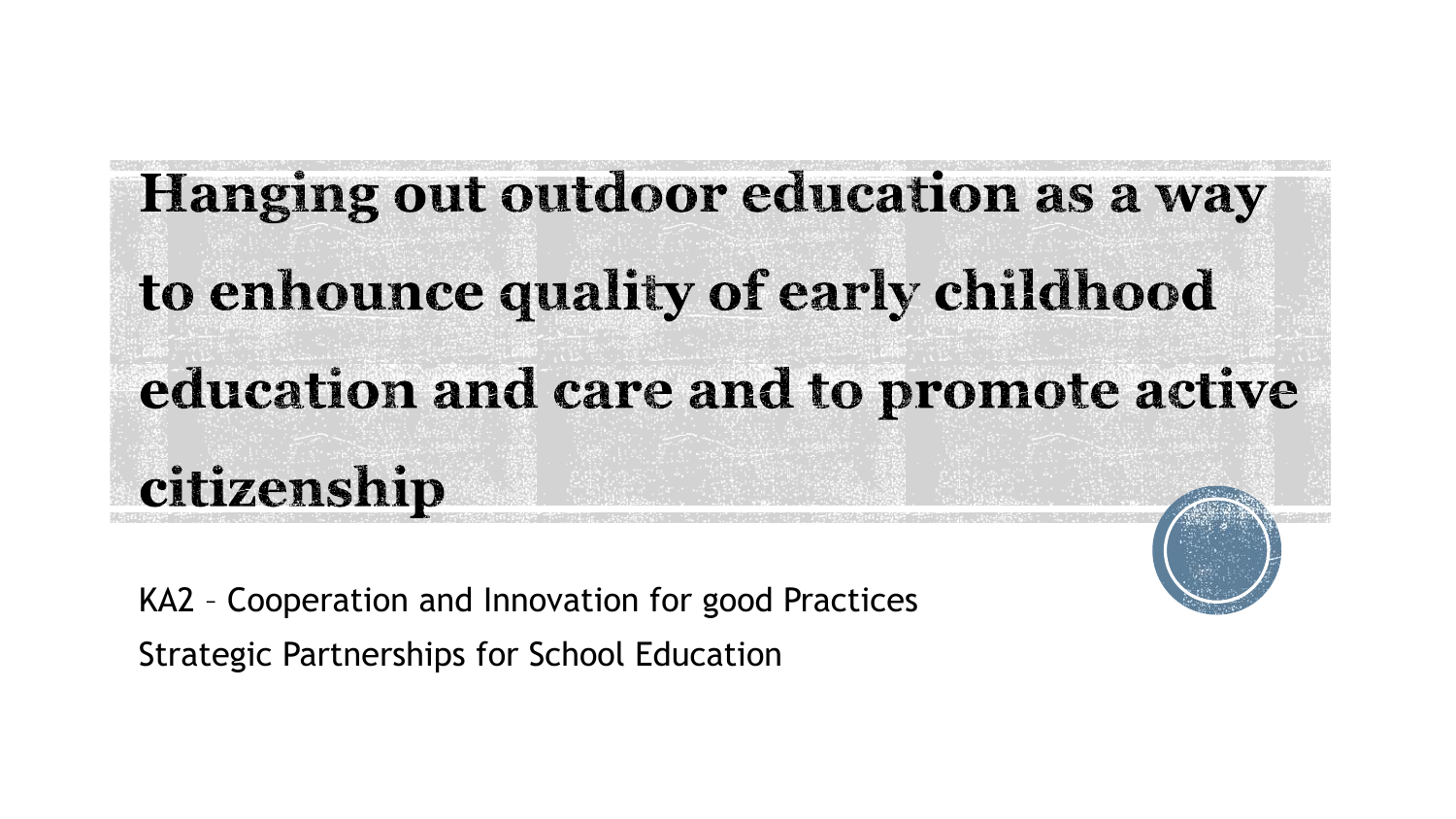#### Partners

- Thomas More (Belgium)
- Haute Ecole Léonard de Vinci (Belgium)
- Vilnius Kolegia (Lithuania)
- University College South Denmark
- **Instituto Politecnico de Santarem (Portugal)**

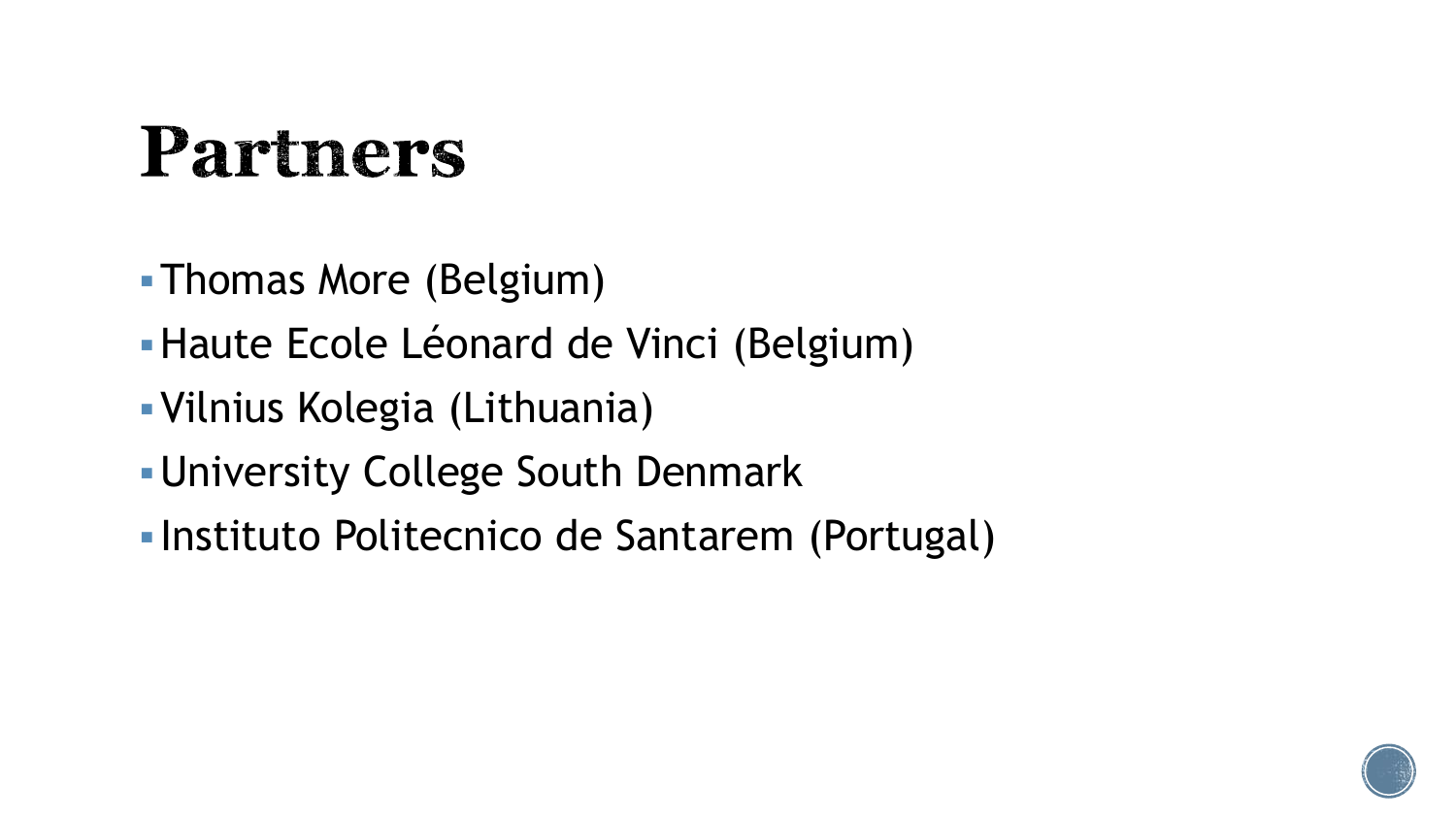### The rationale of the project

**Target groups: ECEC** 

Description and goal

We want to investigate the possibilities to use outdoor education as a way to deal European challenges such as cultural complex diversity in schools.

We think the transnational project will help us to discover the invariants behind our individual practices and that it could lead to co-create innovative tools in outdoor education to tackle the challenges and influence the structural policies in education.

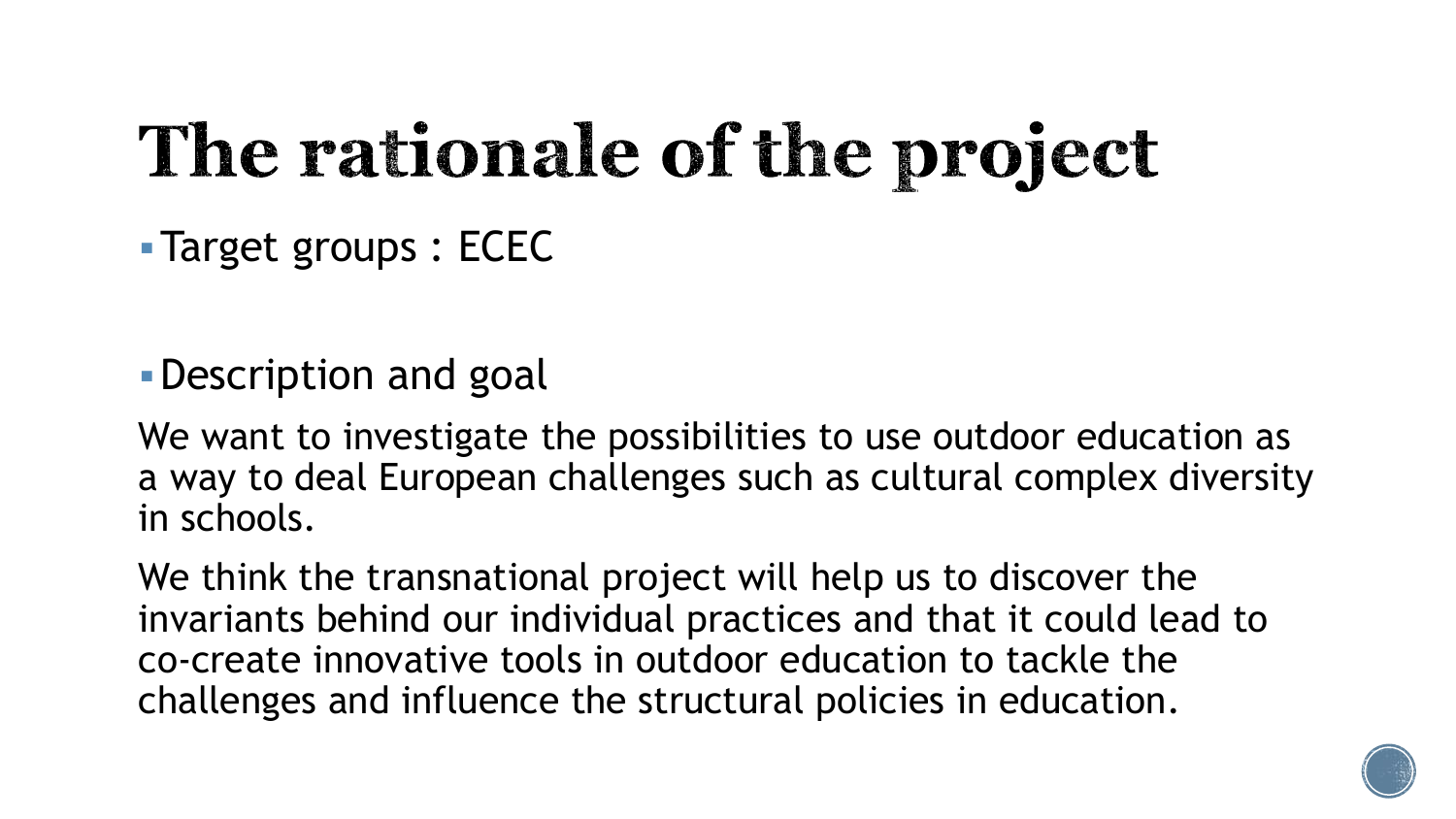## The expected outcomes

- Divided in work packages between the partners
- Pratice-based researchs and articles
- Developing reflective methods for outdoor learning for all ECEC professionals and students
- Online module program for the in-service professionals of European ECEC and initial training students.
- Digital brochure and or App with ideas of outdoor education activities for parents and professionals ECEC.
- Final conference and workshops opened to all stakeholders.
- Intense week for professionals and students in ECEC
- **Remarks: the topics should be linked with how outdoor education will help** reduce the social inequalities, develop an active citizenship.